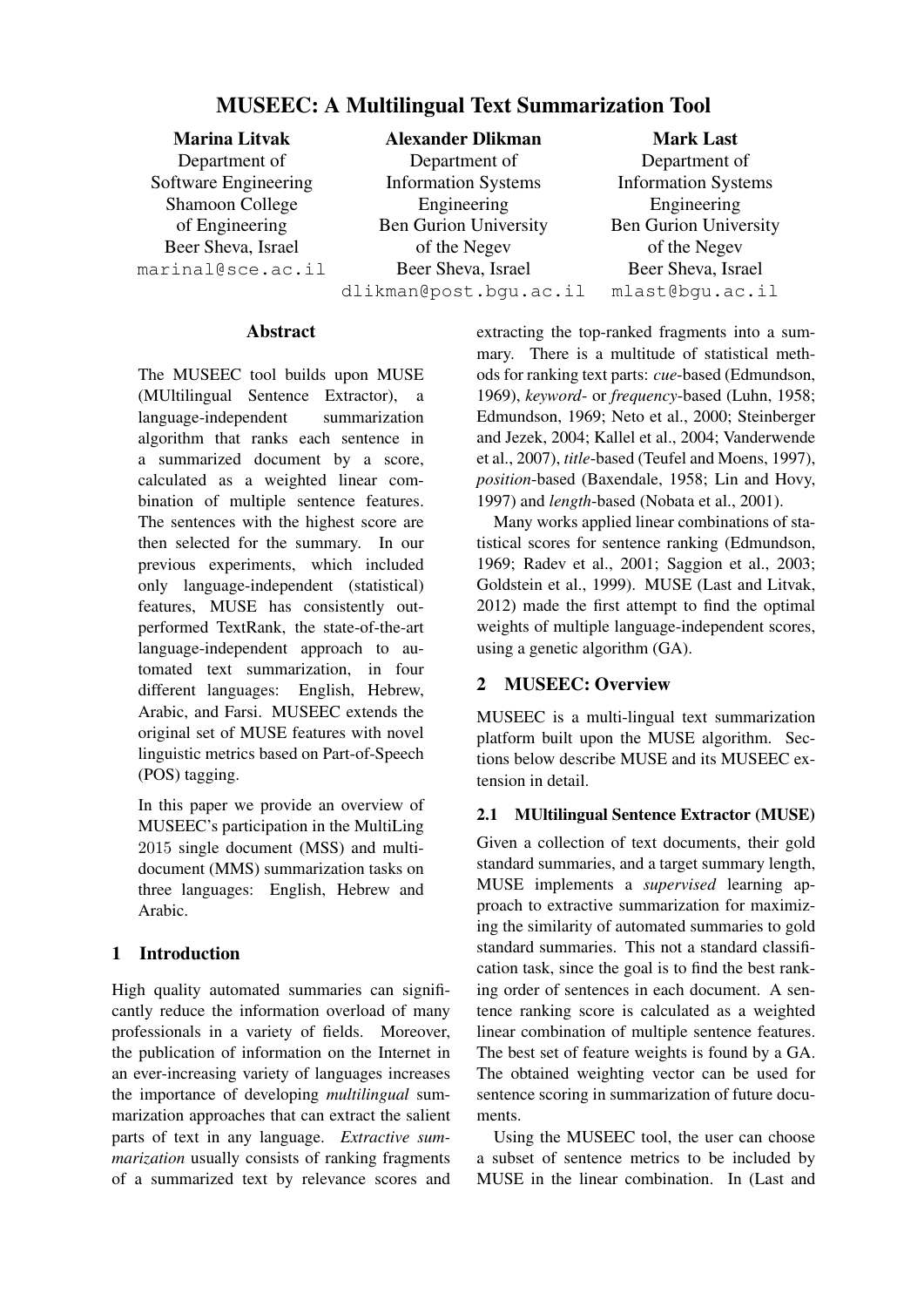Litvak, 2012), we have presented 31 statistical metrics that do not rely on any language-specific knowledge. These metrics have been divided into three main categories—*structure*-, *vector*-, and *graph*-based—according to their text representation model, where each sub-category contains a group of metrics using the same scoring method. A detailed description of language-independent sentence metrics used by MUSE can be found in (Last and Litvak, 2012).

A typical GA requires (1) a genetic representation of the solution domain, (2) a fitness function to evaluate the solution domain, and (3) some basic parameter settings such as selection and reproduction rules. We represent each solution as a fixed-size vector of feature weights —real-valued numbers in an unlimited range, which are normalized in such a way that they sum up to 1. Defined over the genetic representation, the fitness function measures the quality of the represented solution. We used ROUGE-1 and ROUGE-2, Recall (Lin and Hovy, 2003)<sup>1</sup> as fitness functions for measuring the summarization quality—similarity to gold standard summaries, which should be *maximized* during the training (optimization procedure). The reader is referred to (Litvak et al., 2010) for a detailed description of the optimization procedure implemented by MUSE.

The training time of the GA is proportional to a product of the number of GA iterations, the GA population size, and the fitness (ROUGE) evaluation time. On average, in our experiments the GA performed 5 − 6 iterations of selection and reproduction before reaching convergence.

#### 2.2 MUSEEC Architecture

As a supervised learner, MUSE consists of two major stages: *training* (model construction) and *summarization* (model usage).

The *training module* receives as input a corpus of documents, each accompanied by one or several gold-standard summaries—abstracts or extracts compiled by human assessors. The set of documents may be either monolingual or multilingual, but their summaries must be in the same language as the original text. The *training module* applies a GA to a document-feature matrix of precomputed sentence scores with the purpose of finding the best linear combination of features using

any ROUGE metric as a fitness function. The output (model) of the training module is a vector of weights for user-specified sentence ranking features.

The *summarization module* performs summarization of input texts in real time. Each sentence of an input text is assigned a relevance score according to the trained model, and the top ranked sentences are extracted to the summary in their original order. The length of resulting summaries is limited by a user-specified value (maximum number of characters, words or sentences, or a compression ratio). Being activated in real-time, the *summarization module* is expected to use the model trained on the same language as input texts. However, if such model is not available (no annotated corpus in the text language), the user can use a model trained on some other language or corpus. In (Last and Litvak, 2012) it is shown that the same model can be efficiently used across different languages.

MUSEEC performs the following preprocessing operations: (1) sentence segmentation (to be able to score individual sentences), (2) word segmentation (for calculating word-related features), (3) stemming (if available), and (4) stop-words removal (if available). The basic version of MUSE uses only statistical features and thus it can work with documents written in arbitrary language by treating the text as a sequence of UTF-8 characters. The extended version of MUSE uses also linguistic features, which require POS tagging as an additional pre-processing step.

The generated summaries can be post-processed by anaphora resolution (AR) and named entity (NE) tagging operations, if the corresponding tools are provided for a given language.

### 2.3 MUSE Extension with Part-of-Speech based Features

Most extractive summarization approaches make wide usage of statistical, language-independent features that do not require any natural language processing (Gupta and Lehal, 2010). The advantage of those features is their ability to engage in multi-lingual schemes and the simplicity of their calculation. On the other hand, the statistical metrics have been in use since 1958 (Luhn, 1958) and perhaps have already reached their performance limit.

The Part-of-Speech (POS) grammatical data

<sup>&</sup>lt;sup>1</sup>We utilized the language-independent implementation of ROUGE that handles Unicode characters (Krapivin, 2014)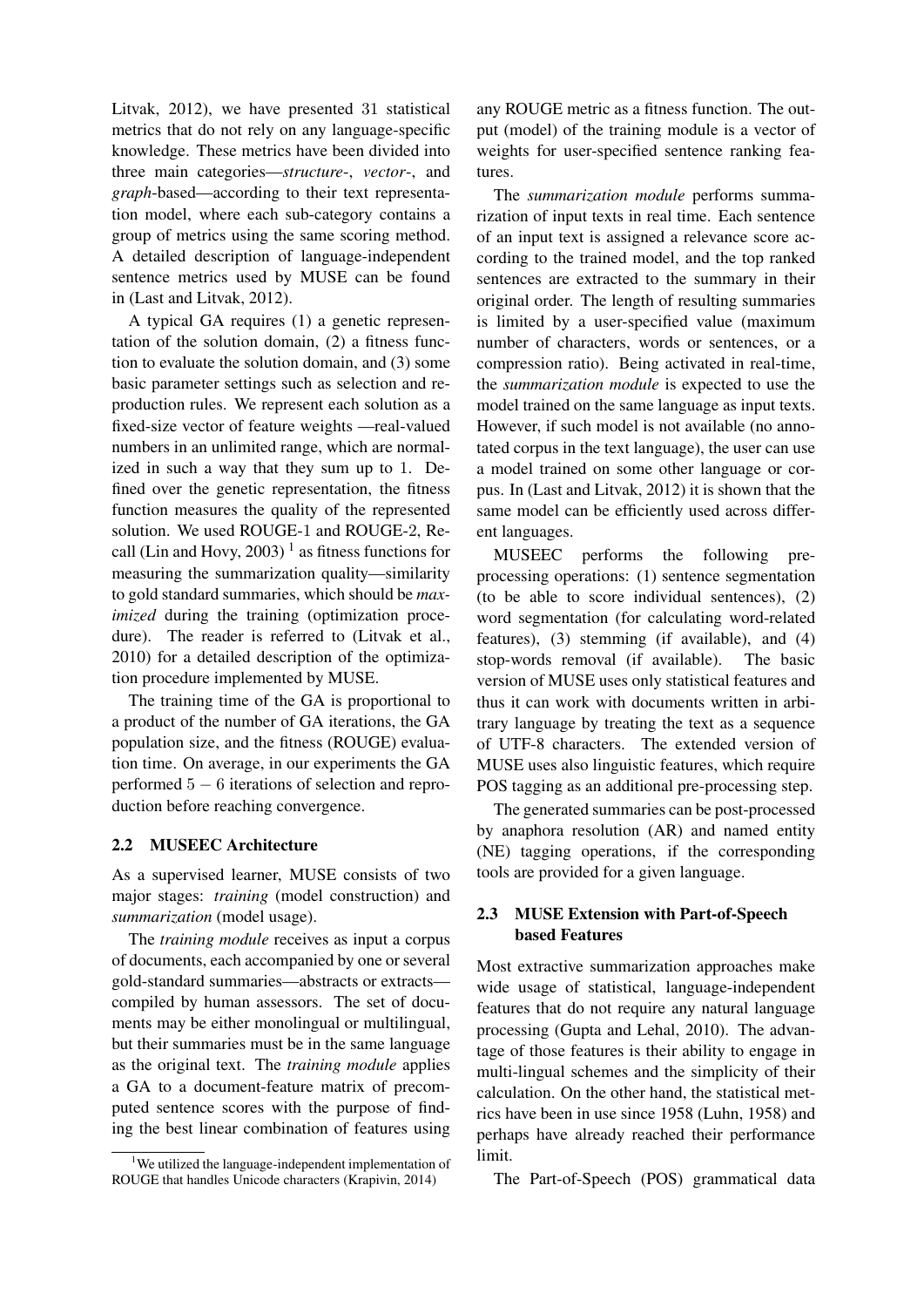can indicate, to an extent, the presence or absence of information content in texts (Lioma and Blanco, 2009). Several text analytics methods have already used POS information. Lioma and Blanco (2009) show how POS–based term weighting improves performance in Information Retrieval tasks. Leskovec et al (2005) use POS tags as words features to train a supervised extractive summarizer with SVM. Al-Hashemi (2010) employs human-generated rules based on POS sequences in an extractive summarization system.

In MUSEEC, we have implemented a list of 17 POS-based sentence features (Table 1). Some of them are novel and others are interpretations of certain metrics used in the original MUSE summarizer (Last and Litvak, 2012). The proposed POSbased features take into account only nouns, verbs, adjectives and adverbs, due to the semantic importance of these parts of speech (Lioma and Blanco, 2009). These features can be divided into *POS ratio*-based, defined as a ratio between certain POS counts in a sentence and the sentence length, *POS filtering* that employs the original MUSE features after keeping particular POS and discarding the rest of the words, and *POS patterns*, which take into account POS n-grams, which are frequent in human-generated summaries and, at the same time, relatively rare in the original texts.

While the first two methods are straightforward, the metrics of the POS patterns are defined below. We assume that the presence of a specific POS pattern in a candidate sentence may indicate sentence relevance in the summary (Al-Hashemi, 2010). Our method requires a pre-processing stage where the relevance of the candidate POS patterns is calculated. We define a POS pattern relevance as a ratio between normalized pattern frequency in human–generated summaries and normalized pattern frequency in the corpora. The measure is greater than one when the POS n–gram is relatively more frequent in summaries than in original texts. In the last stage, we sum up all POS ngram relevance measures, which are greater than one, and normalize this value by the total amount of n–grams in a sentence. In the current work, we calculated the above metrics separately for 2-, 3 and 4-grams of parts of speech.

### 3 MultiLing 2015 Results

Tables 3, 4, and 5 contain the summarized results of automated evaluations for the MultiLing 2015

| Features                     | Description                                      |
|------------------------------|--------------------------------------------------|
| POS ratio $-4$ features      | Ratio between the counts of nouns, verbs,        |
|                              | adjectives, or adverbs in a sentence and         |
|                              | the total sentence length (before POS filtering) |
| POS filtering $-10$ features | MUSE, vector-based features                      |
|                              | (except for LUHN and SVD features)               |
|                              | calculated after keeping only nouns, verbs,      |
|                              | adjectives, and adverbs POS                      |
| POS patterns -3 features     | Sum of POS 2-, 3- or 4-gram                      |
|                              | relevance measures in a sentence normalized      |
|                              | by the total amount of $n$ -grams                |
|                              | (with the same $n$ ) in the sentence             |

Table 1: Part-of-Speech based features

single-document summarization (MSS) task. This task is aimed at generating single document summaries for a set of 30 Wikipedia articles in one or several of about 40 languages provided. The provided training data is the 2013 Single-Document Summarization Pilot Task data from MultiLing 2013. For each document of the training set, the human-generated summary is provided. Each machine summary should be as close to the pre– defined target length as possible. In the competition, the machine summaries are evaluated automatically by their similarity to the Gold Standard summaries that were withheld from the participants. The quality of the summaries is measured by ROUGE-1 (Recall, Precision, and F-measure) (Lin, 2004). We also present the absolute ranks of each submission–P-Rank, R-Rank, and F-Rank– with their scores sorted by Precision, Recall, and F-measure, respectively. Only the best submissions (in terms of F-measure) for each participating system are presented and sorted in descending order of their F-measure scores. Two systems– Oracles and Lead–were used as top-line and baseline summarizers, respectively. The Oracles computed summaries for each article using the combinatorial covering algorithm in (Davis et al., 2012)– sentences were selected from a text to maximally cover the tokens in the human summary, using as few sentences as possible, until its size exceeded the human summary, at which point it was truncated. Since the Oracles can actually "see" the human summaries, it is considered as the optimal algorithm and its scores are the best scores that extractive approaches can achieve. The Lead simply extracts the leading substring of the body text of the articles having the same length as the human summary of the article.

Five submissions, where summaries were generated by MUSE with different settings, were provided to the MultiLing evaluators. Table 2 shows the descriptions for each submission. We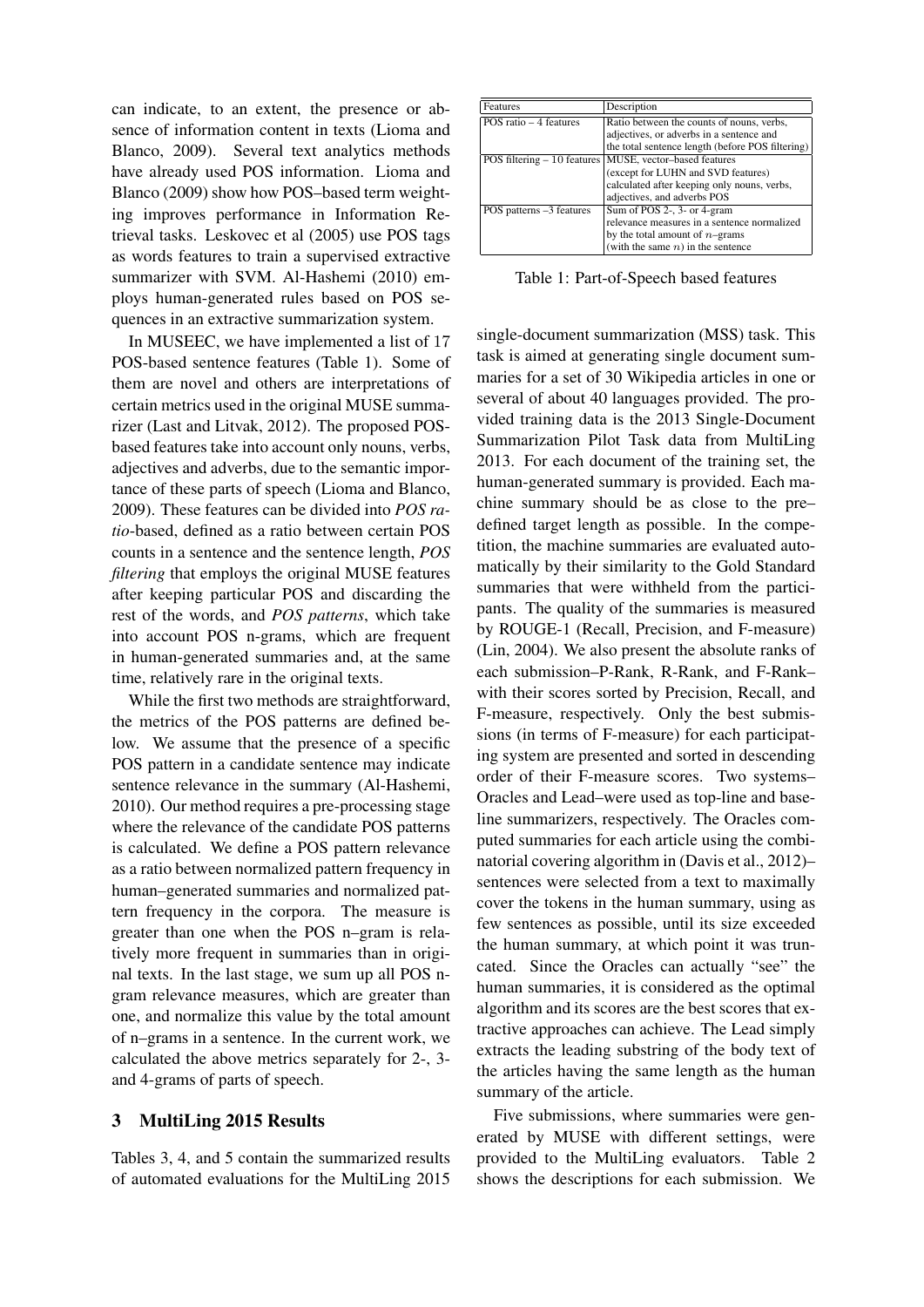distinguish between basic and extended versions of MUSE (described in section 2.3). The basic MUSE was applied with models trained on the source files provided within the MultiLing 2015 training set and on manually cleaned files (the source files contained some "trash", such as anchor text, from parsing HTML sources). Also, AR was performed after applying the basic MUSE in two submissions. Only two of five submissions were provided for Hebrew (runs of BGU-SCE-M-1 and BGU-SCE-M-5) and one for Arabic (BGU-SCE-M-5).

| submission | description                                                           |
|------------|-----------------------------------------------------------------------|
|            | BGU-SCE-M-1   MUSE basic (trained on clean files)                     |
|            | BGU-SCE-M-2 MUSE extended (trained on source files and DUC'02 corpus) |
|            | BGU-SCE-M-3   MUSE basic + AR (trained on source files)               |
|            | BGU-SCE-M-4 MUSE basic + AR (trained on clean files)                  |
|            | BGU-SCE-M-5 MUSE basic (trained on source files)                      |

Table 2: MUSEEC submissions.

| system                   |       |       |       |    | P score R score F score P-Rank R-Rank F-Rank |    |
|--------------------------|-------|-------|-------|----|----------------------------------------------|----|
| Oracles                  | 0.601 | 0.619 | 0.610 | 1  |                                              |    |
| <b>BGU-SCE-M-5 0.488</b> |       | 0.500 | 0.494 | 2  | 3                                            | 2  |
| <b>BGU-SCE-M-1</b>       | 0.484 | 0.492 | 0.487 | 3  | 4                                            | 6  |
| CCS                      | 0.477 | 0.495 | 0.485 | 4  | 6                                            | 3  |
| BGU-SCE-P                | 0.475 | 0.494 | 0.484 | 5  | $\mathsf{\overline{8}}$                      | 5  |
| <b>EXB</b>               | 0.467 | 0.495 | 0.480 | 9  | 13                                           | 4  |
| <b>BGU-SCE-M-2 0.480</b> |       | 0.478 | 0.479 | 11 | 5                                            | 11 |
| <b>BGU-SCE-M-4 0.467</b> |       | 0.468 | 0.467 | 12 | 14                                           | 12 |
| <b>NTNU</b>              | 0.470 | 0.456 | 0.462 | 13 | 12                                           | 17 |
| <b>BGU-SCE-M-3</b>       | 0.461 | 0.460 | 0.460 | 14 | 16                                           | 15 |
| <b>LCS-JESI</b>          | 0.461 | 0.456 | 0.458 | 15 | 15                                           | 18 |
| <b>UA-DLSI</b>           | 0.457 | 0.456 | 0.456 | 17 | 18                                           | 16 |
| Lead                     | 0.425 | 0.434 | 0.429 | 20 | 24                                           | 20 |

Table 3: MSS task. English.

| system                   |       |       |       |    | P score   R score   F score   P-Rank   R-Rank   F-Rank |                |
|--------------------------|-------|-------|-------|----|--------------------------------------------------------|----------------|
| $\overline{ccs}$         | 0.202 | 0.213 | 0.207 |    |                                                        |                |
| <b>BGU-SCE-M-1 0.196</b> |       | 0.210 | 0.203 | 2  | 2                                                      | 2              |
| <b>BGU-SCE-M-5 0.193</b> |       | 0.208 | 0.200 | 3  |                                                        | 3              |
| SCE-P                    | 0.189 | 0.203 | 0.196 | 4  | 4                                                      | 6              |
| <b>EXB</b>               | 0.186 | 0.205 | 0.195 | 5  |                                                        | $\overline{4}$ |
| Oracles                  | 0.182 | 0.204 | 0.192 | 6  | 6                                                      |                |
| Lead                     | 0.168 | 0.178 | 0.173 | 12 | 13                                                     | 12             |
| <b>LCS-JESI</b>          | 0.181 | 0.170 | 0.172 | 13 |                                                        | 14             |

Table 4: MSS task. Hebrew.

| system              |       |       |       |                | P score   R score   F score   P-Rank   R-Rank   F-Rank |    |
|---------------------|-------|-------|-------|----------------|--------------------------------------------------------|----|
| <b>Oracles</b>      | 0.630 | 0.658 | 0.644 |                |                                                        |    |
| BGU-SCE-M-5   0.562 |       | 0.569 | 0.565 | 2              |                                                        |    |
| I CCS               | 0.554 | 0.571 | 0.562 | $\overline{4}$ |                                                        |    |
| <b>EXB</b>          | 0.546 | 0.571 | 0.558 | 8              |                                                        |    |
| SCE-P               | 0.545 | 0.560 | 0.552 | 10             | Q                                                      | 9  |
| LLCS-IESI           | 0.540 | 0.527 | 0.531 | 11             | 13                                                     | 12 |
| Lead                | 0.524 | 0.535 | 0.529 | 13             | 12                                                     | 13 |

Table 5: MSS task. Arabic.

As can be seen, MUSE (basic) outperformed all other systems participating in MultiLing 2015 except for CCS in Hebrew. CCS (the CCS-5 submission, to be precise) uses the document tree structure of sections, subsections, paragraphs, and sentences, and compiles a summary from the leading sentences of recursive bottom-up interweaving of the node leading sentences, starting from leaves (usually, paragraphs in a section).

Three submissions–M-2, M-3, and M-5–were also provided to evaluation for English documents, and one–M-5–for Hebrew and Arabic in the multidocument summarization (MMS) task. MUSEEC scored the first place on Hebrew and the second place on English and Arabic languages, out of 9 participants.

We have also compared the performance of POS-based features with 31 MUSE languageindependent features. In our experiments, we have used POS features along with five structural sentence features that are a subset of MUSE features and which include sentence length and sentence position metrics. In the evaluation, we used DUC-2002 (DUC, 2002) and MultiLing 2015 training data in English. According to the 10-fold cross validation results, the POS–based features significantly outperform the basic MUSE in terms of ROUGE-1 recall (p-value of 0.009 and 0.044, respectively with the Wilcoxon test).

It is noteworthy that the POS and structural features combination contains fewer features than the basic MUSE. Additionally, POS features require a smaller computational effort compared to the baseline (because they exclude SVD, Page Rank, and other features, which are relatively time-consuming).

In the MultiLing 2015 contest, one of our submissions (BGU-SCE-M-2) was based on POS and structural features (as described above). We trained MUSEEC on the provided training set, in order to evaluate the feature weights. However, we used POS patterns relevance values calculated from the DUC-2002 dataset due to the time constraints. The competition results, based on the Gold Standard summaries, indicate that, in contrast to our evaluation results, based on the training data, the original MUSE features outperform the novel POS features by 1.5% (in terms of the F-measure). This fact can be explained, partially, by not using the original data for obtaining POS patterns relevance measures and by the relatively small size of the dataset used for training (30 articles only).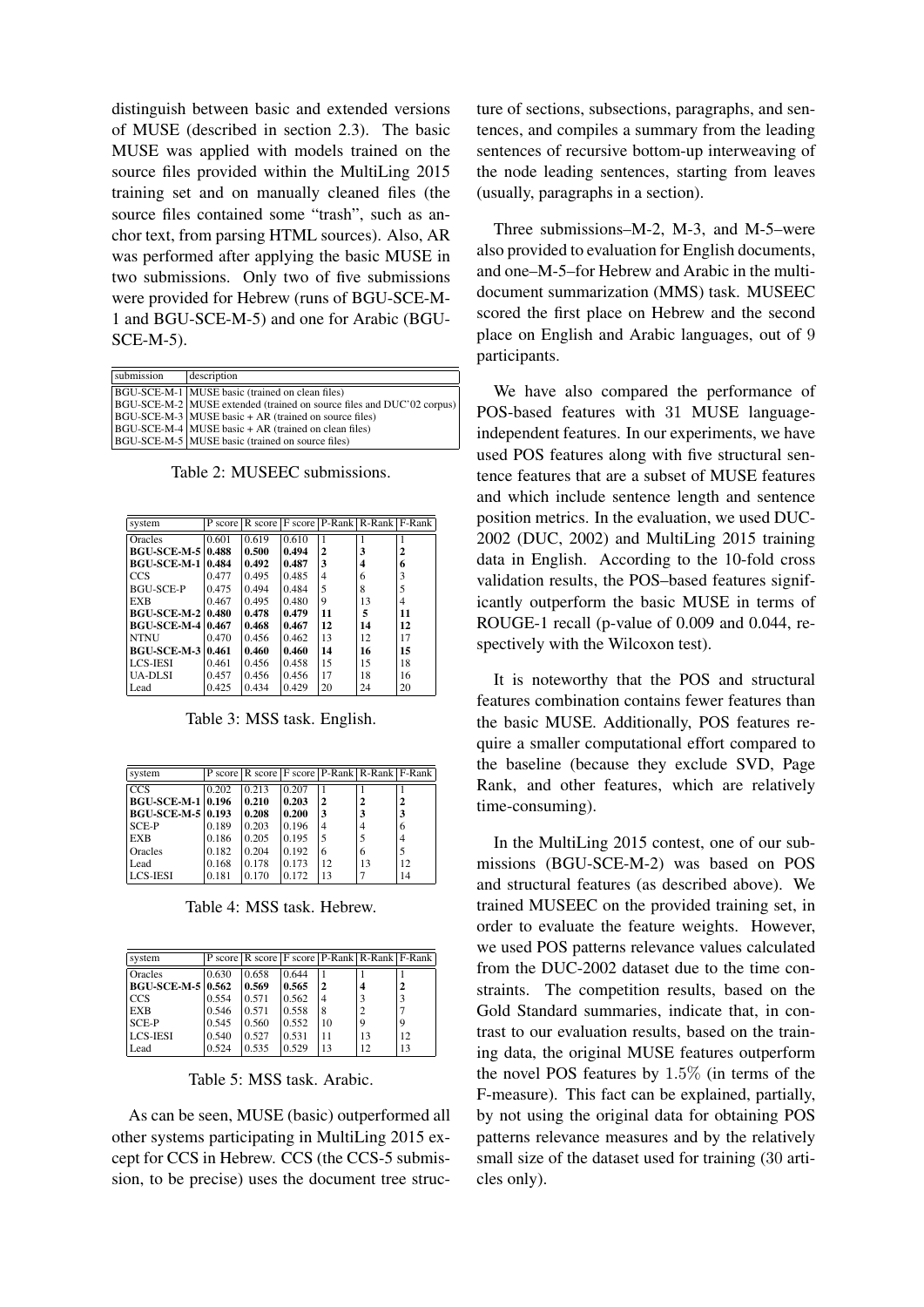#### 4 Conclusions and Future Work

In this paper, we present an extractive summarization system, called MUSEEC, based on a supervised optimization of a weighted linear combination of multiple sentence features. We also introduce new POS-based features for extending the existing MUSE algorithm and adapting it to a particular language. The MultiLing 2015 automatic evaluation results show that MUSE outperforms other participating systems on English and Arabic corpora, and all systems, except one, on the Hebrew corpus in the MSS task. In the MMS task, on the other hand, MUSE outperforms all systems on the Hebrew corpus, and all systems, except one, on English and Arabic corpora. Contrary to our previous evaluation results, the competition results have not revealed any superiority of the POS-based features over the language-independent features used by the basic version of MUSE.

#### Acknowledgments

This work was partially funded by the U.S. Department of the Navy, Office of Naval Research.

#### References

- Rafeeq Al-Hashemi. 2010. Text summarization extraction system (tses) using extracted keywords. *Int. Arab J. e-Technol.*, 1(4):164–168.
- P. B. Baxendale. 1958. Machine-made index for technical literature – an experiment. *IBM Journal of Research and Development*, 2(4):354–361.
- S.T. Davis, J.M. Conroy, and J.D. Schlesinger. 2012. OCCAMS – An Optimal Combinatorial Covering Algorithm for Multi-document Summarization. In *Proceedings of the IEEE 12th International Conference on Data Mining Workshops*, pages 454–463.
- DUC. 2002. Document Understanding Conference. http://duc.nist.gov.
- H. P. Edmundson. 1969. New Methods in Automatic Extracting. *ACM*, 16(2):264–285.
- J. Goldstein, M. Kantrowitz, V. Mittal, and J. Carbonell. 1999. Summarizing Text Documents: Sentence Selection and Evaluation Metrics. In *Proceedings of the 22nd Annual International ACM SIGIR Conference on Research and Development in Information Retrieval*, pages 121–128.
- Vishal Gupta and Gurpreet Singh Lehal. 2010. A survey of text summarization extractive techniques. *Journal of Emerging Technologies in Web Intelligence*, 2(3):258–268.
- F. J. Kallel, M. Jaoua, L. B. Hadrich, and A. Ben Hamadou. 2004. Summarization at LARIS Laboratory. In *Proceedings of the Document Understanding Conference*.
- Eugene Krapivin. 2014. JRouge— Java ROUGE Implementation. https://bitbucket.org/nocgod/jrouge/wiki/Home.
- M. Last and M. Litvak. 2012. Cross-lingual training of summarization systems using annotated corpora in a foreign language. *Information Retrieval*, pages 1–28, September.
- Jure Leskovec, Natasa Milic-Frayling, and Marko Grobelnik. 2005. Impact of linguistic analysis on the semantic graph coverage and learning of document extracts. pages 1069–1074.
- C.Y. Lin and E. Hovy. 1997. Identifying topics by position. In *Proceedings of the fifth conference on Applied natural language processing*, pages 283–290.
- Chin-Yew Lin and Eduard Hovy. 2003. Automatic evaluation of summaries using N-gram cooccurrence statistics. In *NAACL '03: Proceedings of the 2003 Conference of the North American Chapter of the Association for Computational Linguistics on Human Language Technology*, pages 71–78.
- Chin-Yew Lin. 2004. ROUGE: A Package for Automatic Evaluation of summaries. In *Proceedings of the Workshop on Text Summarization Branches Out (WAS 2004)*, pages 25–26.